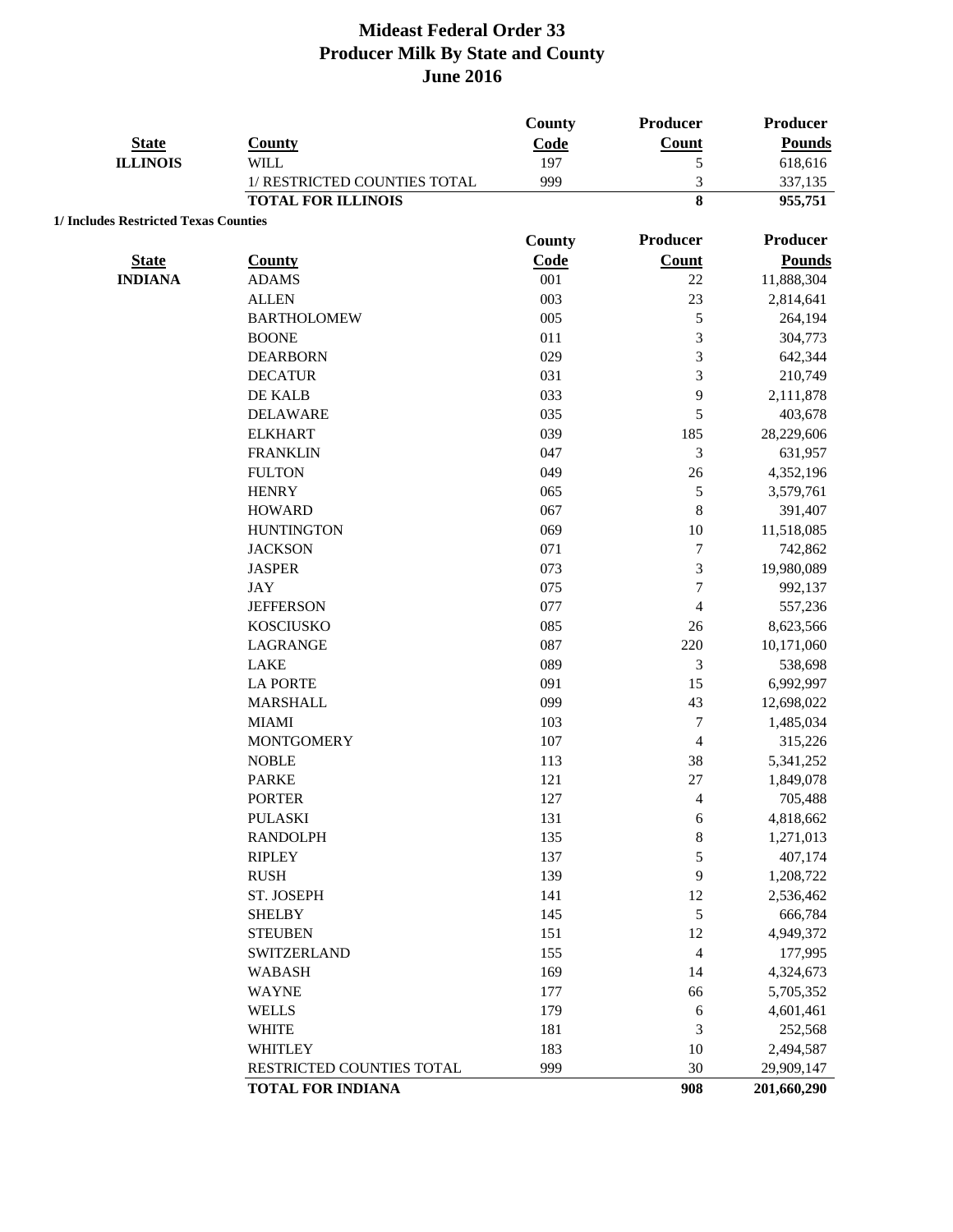|                 |                                                     | <b>County</b> | Producer         | <b>Producer</b> |
|-----------------|-----------------------------------------------------|---------------|------------------|-----------------|
| <b>State</b>    | <b>County</b>                                       | Code          | <b>Count</b>     | <b>Pounds</b>   |
| <b>KENTUCKY</b> | <b>CHRISTIAN</b>                                    | 047           | 7                | 171,163         |
|                 | <b>TODD</b>                                         | 219           | $\overline{7}$   | 236,658         |
|                 | RESTRICTED COUNTIES TOTAL                           | 999           | 13               | 597,365         |
|                 | <b>TOTAL FOR KENTUCKY</b>                           |               | 27               | 1,005,186       |
|                 |                                                     | <b>County</b> | Producer         | <b>Producer</b> |
| <b>State</b>    | <b>County</b>                                       | Code          | Count            | <b>Pounds</b>   |
| <b>MARYLAND</b> | 2/ GARRETT                                          | 023           | 43               | 3,022,864       |
|                 | 2/ Includes Restricted Counties  TOTAL FOR MARYLAND |               | 43               | 3,022,864       |
| <b>State</b>    | <b>County</b>                                       | Code          | <b>Count</b>     | <b>Pounds</b>   |
| <b>MICHIGAN</b> | <b>ALCONA</b>                                       | 001           | 5                | 1,754,972       |
|                 | <b>ALGER</b>                                        | 003           | 3                | 187,623         |
|                 | <b>ALLEGAN</b>                                      | 005           | 68               | 32,185,055      |
|                 | <b>ALPENA</b>                                       | 007           | 32               | 6,469,682       |
|                 | <b>ARENAC</b>                                       | 011           | 22               | 8,626,514       |
|                 | <b>BARAGA</b>                                       | 013           | 3                | 181,822         |
|                 | <b>BARRY</b>                                        | 015           | 30               | 28,667,994      |
|                 | <b>BAY</b>                                          | 017           | $\mathfrak s$    | 1,873,097       |
|                 | <b>BERRIEN</b>                                      | 021           | $\tau$           | 3,105,074       |
|                 | <b>BRANCH</b>                                       | 023           | 19               | 6,142,963       |
|                 | <b>CALHOUN</b>                                      | 025           | 21               | 11,542,420      |
|                 | CASS                                                | 027           | 3                | 558,118         |
|                 | <b>CHARLEVOIX</b>                                   | 029           | $\overline{4}$   | 926,898         |
|                 | <b>CHEBOYGAN</b>                                    | 031           | $\overline{4}$   | 791,600         |
|                 | <b>CHIPPEWA</b>                                     | 033           | $\overline{7}$   | 930,123         |
|                 | <b>CLARE</b>                                        | 035           | 26               | 5,353,835       |
|                 | <b>CLINTON</b>                                      | 037           | 53               | 71,200,764      |
|                 | <b>DELTA</b>                                        | 041           | $\overline{4}$   | 718,960         |
|                 | <b>EATON</b>                                        | 045           | 23               | 1,896,468       |
|                 | <b>GENESEE</b>                                      | 049           | $\boldsymbol{7}$ | 2,017,795       |
|                 | <b>GLADWIN</b>                                      | 051           | $\tau$           | 2,059,955       |
|                 | <b>GRAND TRAVERSE</b>                               | 055           | 3                | 198,994         |
|                 | <b>GRATIOT</b>                                      | 057           | 35               | 65,725,718      |
|                 | <b>HILLSDALE</b>                                    | 059           | 26               | 7,007,397       |
|                 | <b>HURON</b>                                        | 063           | 68               | 80,232,161      |
|                 | <b>INGHAM</b>                                       | 065           | 24               | 8,748,207       |
|                 | <b>IONIA</b>                                        | 067           | 48               | 35,487,705      |
|                 | <b>IOSCO</b>                                        | 069           | 13               | 3,471,494       |
|                 | <b>ISABELLA</b>                                     | 073           | 42               | 13,222,163      |
|                 | <b>JACKSON</b>                                      | 075           | 17               | 6,875,960       |
|                 | <b>KALAMAZOO</b>                                    | 077           | $\boldsymbol{7}$ | 12,395,486      |
|                 | <b>KENT</b>                                         | 081           | 32               | 13,702,187      |
|                 |                                                     | 087           | 29               |                 |
|                 | <b>LAPEER</b>                                       |               |                  | 3,792,036       |
|                 | LEELANAU                                            | 089           | $\overline{4}$   | 277,218         |
|                 | <b>LENAWEE</b>                                      | 091           | $26\,$           | 36,237,820      |
|                 | <b>LIVINGSTON</b>                                   | 093           | 10               | 4,017,792       |
|                 | <b>MACOMB</b>                                       | 099           | 6                | 347,869         |
|                 | <b>MARQUETTE</b>                                    | 103           | $\mathfrak{Z}$   | 270,651         |
|                 | <b>MASON</b>                                        | 105           | 15               | 5,017,238       |
|                 | <b>MECOSTA</b>                                      | 107           | $22\,$           | 5,764,348       |
|                 | <b>MENOMINEE</b>                                    | 109           | 14               | 3,308,477       |
|                 | <b>MIDLAND</b>                                      | 111           | 3                | 1,839,069       |
|                 | <b>MISSAUKEE</b>                                    | 113           | 45               | 44,810,700      |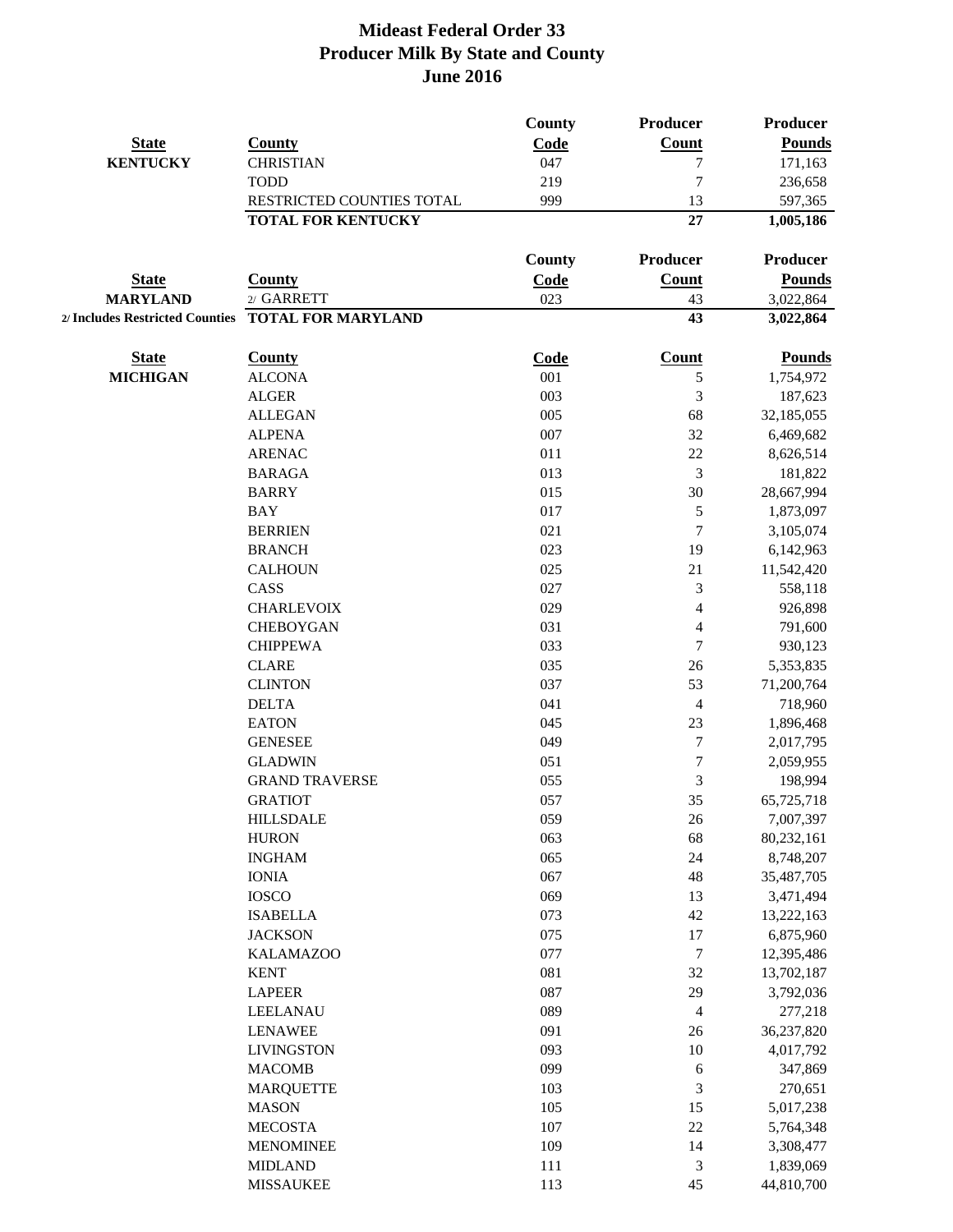|                  |                            | <b>County</b> | Producer       | Producer          |
|------------------|----------------------------|---------------|----------------|-------------------|
| <b>State</b>     | <b>County</b>              | Code          | Count          | <b>Pounds</b>     |
| <b>MICHIGAN</b>  | <b>MONROE</b>              | 115           | $\overline{4}$ | 581,373           |
|                  | <b>MONTCALM</b>            | 117           | 52             | 19,025,920        |
|                  | <b>MONTMORENCY</b>         | 119           | $\tau$         | 1,253,347         |
|                  | <b>MUSKEGON</b>            | 121           | 15             | 17,465,931        |
|                  | <b>NEWAYGO</b>             | 123           | 49             | 19,849,556        |
|                  | <b>OCEANA</b>              | 127           | $\overline{7}$ | 956,377           |
|                  | <b>OGEMAW</b>              | 129           | 41             | 13,985,943        |
|                  | <b>OSCEOLA</b>             | 133           | 39             | 16,155,493        |
|                  | <b>OSCODA</b>              | 135           | 10             | 856,419           |
|                  | <b>OTTAWA</b>              | 139           | 59             | 61,293,581        |
|                  | PRESQUE ISLE               | 141           | 9              | 1,543,480         |
|                  | <b>SAGINAW</b>             | 145           | 16             | 5,438,726         |
|                  | <b>ST. CLAIR</b>           | 147           | 11             | 2,252,225         |
|                  | ST. JOSEPH                 | 149           | 23             | 8,968,029         |
|                  | <b>SANILAC</b>             | 151           | 98             | 52,190,861        |
|                  | <b>SHIAWASSEE</b>          | 155           | 18             | 5,548,185         |
|                  | <b>TUSCOLA</b>             | 157           | 39             | 26,675,074        |
|                  | <b>VAN BUREN</b>           | 159           | 11             | 6,425,535         |
|                  | <b>WASHTENAW</b>           | 161           | 19             | 3,834,854         |
|                  | <b>WEXFORD</b>             | 165           | 12             | 1,240,011         |
|                  | RESTRICTED COUNTIES TOTAL  | 999           | 13             | 3,707,589         |
|                  | <b>TOTAL FOR MICHIGAN</b>  |               | 1,397          | 809,190,931       |
|                  |                            | County        | Producer       | <b>Producer</b>   |
| <b>State</b>     | <b>County</b>              | Code          | Count          | <b>Pounds</b>     |
| <b>MINNESOTA</b> | <b>OTTER TAIL</b>          | 111           | 5              | 278,925           |
|                  | <b>STEARNS</b>             | 145           | 6              | 329,390           |
|                  | <b>TODD</b>                | 153           | 9              | 67,093            |
|                  | RESTRICTED COUNTIES TOTAL  | 999           | $\overline{2}$ |                   |
|                  | <b>TOTAL FOR MINNESOTA</b> |               | 22             | 54,899<br>730,307 |
|                  |                            |               |                |                   |
|                  |                            | <b>County</b> | Producer       | <b>Producer</b>   |
| <b>State</b>     | <b>County</b>              | Code          | <b>Count</b>   | <b>Pounds</b>     |
| <b>NEW YORK</b>  | CATTARAUGUS                | 009           | 57             | 18,201,396        |
|                  | <b>CHAUTAUQUA</b>          | 013           | 123            | 28,847,015        |
|                  | <b>ERIE</b>                | 029           | 11             | 3,379,101         |
|                  | <b>GENESEE</b>             | 037           | $\,8\,$        | 11,969,876        |
|                  | <b>LIVINGSTON</b>          | 051           | 11             | 12,485,133        |
|                  | <b>WYOMING</b>             | 121           | 14             | 25,687,461        |
|                  | RESTRICTED COUNTIES TOTAL  | 999           | 7              | 5,008,070         |
|                  | <b>TOTAL FOR NEW YORK</b>  |               | 231            | 105,578,052       |
|                  |                            |               | Producer       | Producer          |
| <b>State</b>     | <b>County</b>              | <b>Code</b>   | <b>Count</b>   | <b>Pounds</b>     |
| <b>OHIO</b>      | <b>ADAMS</b>               | 001           | 19             | 1,355,138         |
|                  | <b>ALLEN</b>               | 003           | $\mathfrak{Z}$ | 492,771           |
|                  | <b>ASHLAND</b>             | 005           | 53             | 15,238,823        |
|                  | <b>ASHTABULA</b>           | 007           | 30             | 6,445,768         |
|                  | <b>ATHENS</b>              | 009           | 6              | 429,324           |
|                  | <b>AUGLAIZE</b>            | 011           | 42             | 7,144,542         |
|                  | <b>BELMONT</b>             | 013           | 11             | 1,004,846         |
|                  | <b>BROWN</b>               | 015           | $\,8\,$        | 657,013           |
|                  | <b>BUTLER</b>              | 017           | 3              | 244,810           |
|                  | CARROLL                    | 019           | 30             | 2,838,996         |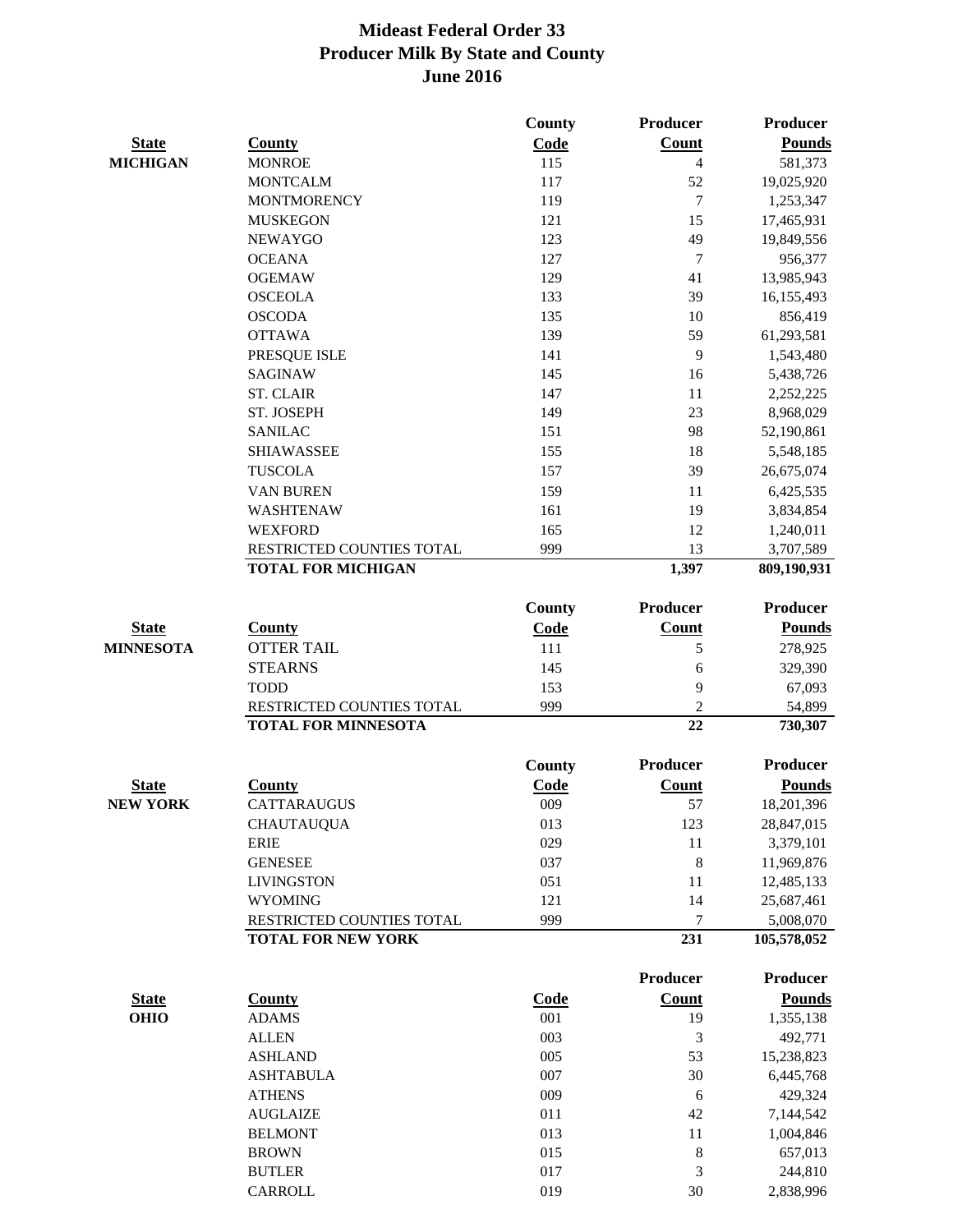**Producer Producer** 

| <b>State</b> | <b>County</b>     | Code | <b>Count</b>   | <b>Pounds</b> |
|--------------|-------------------|------|----------------|---------------|
| OHIO         | <b>CHAMPAIGN</b>  | 021  | 12             | 1,288,522     |
|              | <b>CLARK</b>      | 023  | 4              | 7,405,214     |
|              | <b>CLINTON</b>    | 027  | 6              | 538,388       |
|              | <b>COLUMBIANA</b> | 029  | 77             | 14,688,300    |
|              | COSHOCTON         | 031  | 25             | 2,689,363     |
|              | <b>CRAWFORD</b>   | 033  | $\,8\,$        | 3,272,060     |
|              | <b>DARKE</b>      | 037  | 41             | 11,948,972    |
|              | <b>DEFIANCE</b>   | 039  | $10\,$         | 10,473,811    |
|              | <b>DELAWARE</b>   | 041  | $\overline{4}$ | 313,896       |
|              | <b>FAIRFIELD</b>  | 045  | 10             | 694,726       |
|              | <b>FAYETTE</b>    | 047  | 5              | 871,888       |
|              | <b>FULTON</b>     | 051  | 11             | 5,170,467     |
|              | <b>GALLIA</b>     | 053  | $\overline{7}$ | 393,474       |
|              | <b>GEAUGA</b>     | 055  | 54             | 4,671,750     |
|              | <b>GREENE</b>     | 057  | 4              | 1,193,094     |
|              | <b>GUERNSEY</b>   | 059  | 5              | 507,421       |
|              | <b>HANCOCK</b>    | 063  | 3              | 1,475,902     |
|              | <b>HARDIN</b>     | 065  | 9              | 10,122,996    |
|              | <b>HARRISON</b>   | 067  | 6              | 492,599       |
|              | <b>HENRY</b>      | 069  | 8              | 3,555,847     |
|              | <b>HIGHLAND</b>   | 071  | 33             | 3,173,981     |
|              | <b>HOLMES</b>     | 075  | 181            | 16,428,963    |
|              | <b>HURON</b>      | 077  | 50             | 6,582,807     |
|              | <b>JACKSON</b>    | 079  | 5              | 140,830       |
|              | <b>JEFFERSON</b>  | 081  | 7              | 726,398       |
|              | <b>KNOX</b>       | 083  | 32             | 9,454,732     |
|              | <b>LICKING</b>    | 089  | 12             | 4,968,546     |
|              | <b>LOGAN</b>      | 091  | $26\,$         | 4,813,667     |
|              | <b>LORAIN</b>     | 093  | 17             | 1,912,628     |
|              | <b>MADISON</b>    | 097  | 12             | 17,414,563    |
|              | <b>MAHONING</b>   | 099  | 30             | 6,433,219     |
|              | <b>MARION</b>     | 101  | $\overline{4}$ | 7,100,977     |
|              | <b>MEDINA</b>     | 103  | $22\,$         | 4,103,951     |
|              | <b>MEIGS</b>      | 105  | 6              | 661,689       |
|              | <b>MERCER</b>     | 107  | 98             | 28,397,978    |
|              | <b>MIAMI</b>      | 109  | 10             | 1,310,839     |
|              | <b>MONROE</b>     | 111  | 11             | 718,618       |
|              | <b>MONTGOMERY</b> | 113  | 3              | 325,284       |
|              | <b>MORGAN</b>     | 115  | 7              | 1,822,191     |
|              | <b>MORROW</b>     | 117  | 9              | 2,779,280     |
|              | <b>MUSKINGUM</b>  | 119  | 13             | 1,241,174     |
|              | <b>PAULDING</b>   | 125  | 9              | 18,417,341    |
|              | <b>PERRY</b>      | 127  | 3              | 417,170       |
|              | <b>PICKAWAY</b>   | 129  | 9              | 3,561,534     |
|              | <b>PIKE</b>       | 131  | 10             | 551,253       |
|              | <b>PORTAGE</b>    | 133  | 12             | 3,167,300     |
|              | <b>PREBLE</b>     | 135  | 10             | 1,559,940     |
|              | <b>PUTNAM</b>     | 137  | 13             | 8,450,592     |
|              | <b>RICHLAND</b>   | 139  | 111            | 12,294,195    |
|              | <b>ROSS</b>       | 141  | 9              | 557,314       |
|              | <b>SANDUSKY</b>   | 143  | 9              | 847,664       |
|              | <b>SCIOTO</b>     | 145  | 3              | 279,026       |
|              |                   |      |                |               |

SENECA 147 3 858,505 SHELBY 149 43 9,580,426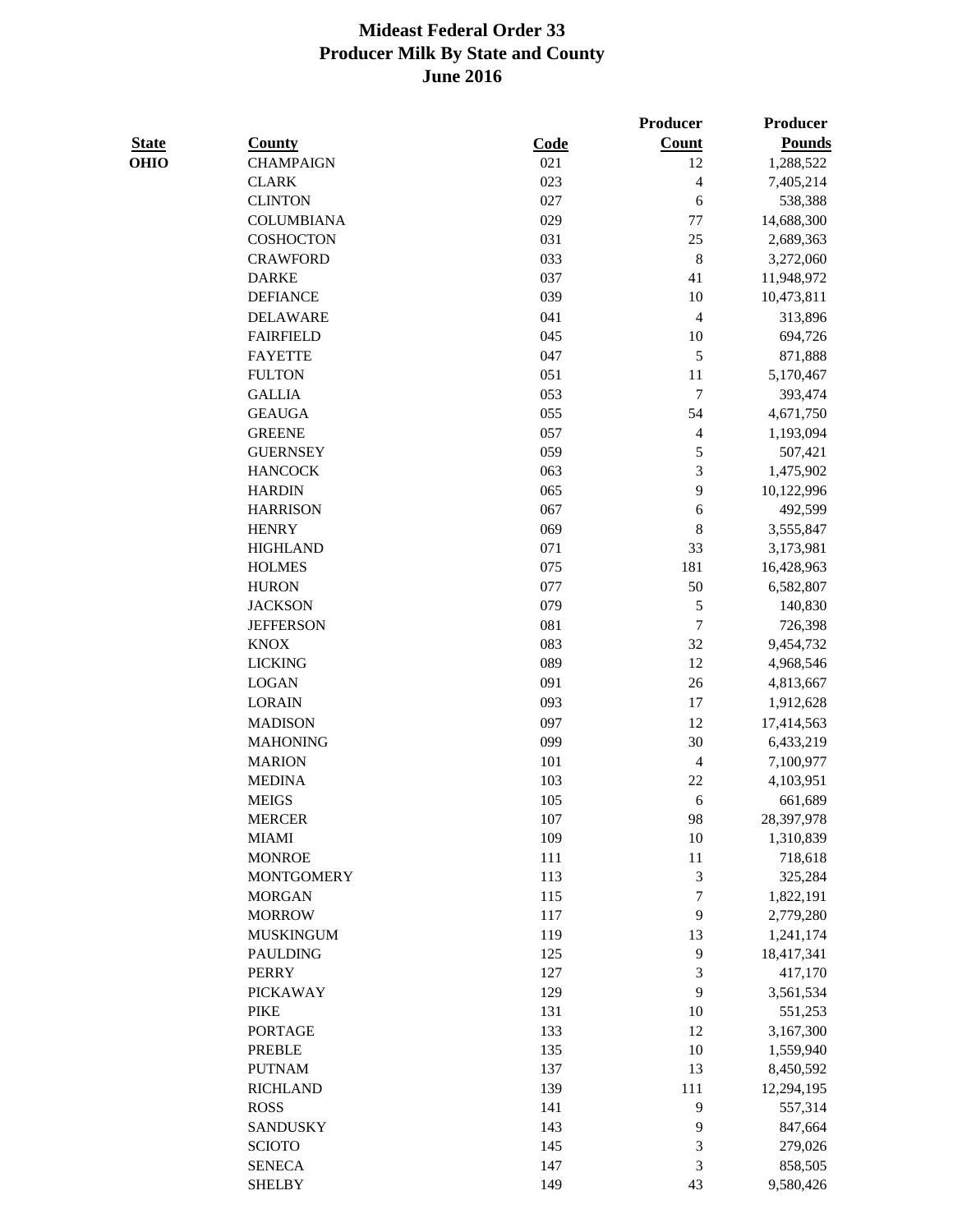|                      |                           | County        | Producer        | <b>Producer</b> |
|----------------------|---------------------------|---------------|-----------------|-----------------|
| <b>State</b>         | <b>County</b>             | Code          | Count           | <b>Pounds</b>   |
| <b>OHIO</b>          | <b>STARK</b>              | 151           | 72              | 15,859,758      |
|                      | TRUMBULL                  | 155           | 29              | 4,461,287       |
|                      | TUSCARAWAS                | 157           | 139             | 12,846,776      |
|                      | <b>UNION</b>              | 159           | 8               | 931,614         |
|                      | <b>VAN WERT</b>           | 161           | 7               | 7,170,711       |
|                      | <b>WASHINGTON</b>         | 167           | 18              | 3,137,115       |
|                      | <b>WAYNE</b>              | 169           | 233             | 59,191,799      |
|                      | <b>WILLIAMS</b>           | 171           | 3               | 9,320,082       |
|                      | <b>WOOD</b>               | 173           | 6               | 8,024,515       |
|                      | <b>WYANDOT</b>            | 175           | 7               | 787,281         |
|                      | RESTRICTED COUNTIES TOTAL | 999           | 13              | 1,360,456       |
|                      | <b>TOTAL FOR OHIO</b>     |               | 1,881           | 421,766,690     |
|                      |                           | <b>County</b> | <b>Producer</b> | <b>Producer</b> |
| <b>State</b>         | <b>County</b>             | Code          | <b>Count</b>    | <b>Pounds</b>   |
| <b>PENNSYLVANIA</b>  | <b>ARMSTRONG</b>          | 005           | 25              | 3,166,718       |
|                      | <b>BEAVER</b>             | 007           | 25              | 1,771,774       |
|                      | <b>BRADFORD</b>           | 015           | $20\,$          | 2,074,691       |
|                      | <b>BUTLER</b>             | 019           | 30              | 3,939,060       |
|                      | <b>CAMBRIA</b>            | 021           | 8               | 1,564,570       |
|                      | <b>CENTRE</b>             | 027           | 9               | 1,129,564       |
|                      | <b>CLARION</b>            | 031           | 25              | 3,095,210       |
|                      | <b>CLEARFIELD</b>         | 033           | $\,8\,$         | 743,223         |
|                      | <b>CLINTON</b>            | 035           | 15              | 2,300,586       |
|                      | <b>CRAWFORD</b>           | 039           | 124             | 19,680,028      |
|                      | <b>ELK</b>                | 047           | $\,8\,$         | 595,703         |
|                      | <b>ERIE</b>               | 049           | 60              | 5,526,760       |
|                      | <b>FAYETTE</b>            | 051           | 23              | 2,655,801       |
|                      | <b>FOREST</b>             | 053           | 3               | 196,116         |
|                      | <b>HUNTINGDON</b>         | 059           | 5               | 6,866,912       |
|                      | <b>INDIANA</b>            | 063           | 52              | 7,939,961       |
|                      | <b>JEFFERSON</b>          | 065           | $27\,$          | 2,459,408       |
|                      | <b>LAWRENCE</b>           | 073           | 33              | 6,367,689       |
|                      | <b>MERCER</b>             | 085           | 68              | 8,375,787       |
|                      | <b>NORTHUMBERLAND</b>     | 097           | 3               | 33,911          |
|                      | <b>SOMERSET</b>           | 111           | 65              | 4,179,581       |
|                      | <b>SULLIVAN</b>           | 113           | 5               | 61,862          |
|                      | <b>TIOGA</b>              | 117           | 7               | 74,927          |
|                      | <b>VENANGO</b>            | 121           | $\sqrt{6}$      | 878,064         |
|                      | <b>WARREN</b>             | 123           | 32              | 2,060,178       |
|                      | <b>WASHINGTON</b>         | 125           | 23              | 2,619,535       |
|                      | WESTMORELAND              | 129           | 38              | 5,923,027       |
|                      | RESTRICTED COUNTIES TOTAL | 999           | 7               | 619,940         |
|                      | TOTAL FOR PENNSYLVANIA    |               | 754             | 96,900,586      |
|                      |                           | County        | <b>Producer</b> | <b>Producer</b> |
| <b>State</b>         | <b>County</b>             | Code          | <b>Count</b>    | <b>Pounds</b>   |
| <b>WEST VIRGINIA</b> | <b>BROOKE</b>             | 009           | 3               | 142,595         |
|                      | <b>JACKSON</b>            | 035           | 4               | 495,079         |
|                      | <b>MASON</b>              | 053           | 9               | 794,928         |
|                      |                           |               |                 |                 |

OHIO 69 069 5 240,940 PRESTON 077 5 779,562

RESTRICTED COUNTIES TOTAL 999 12 595,935 **TOTAL FOR WEST VIRGINIA 38** 3,049,039